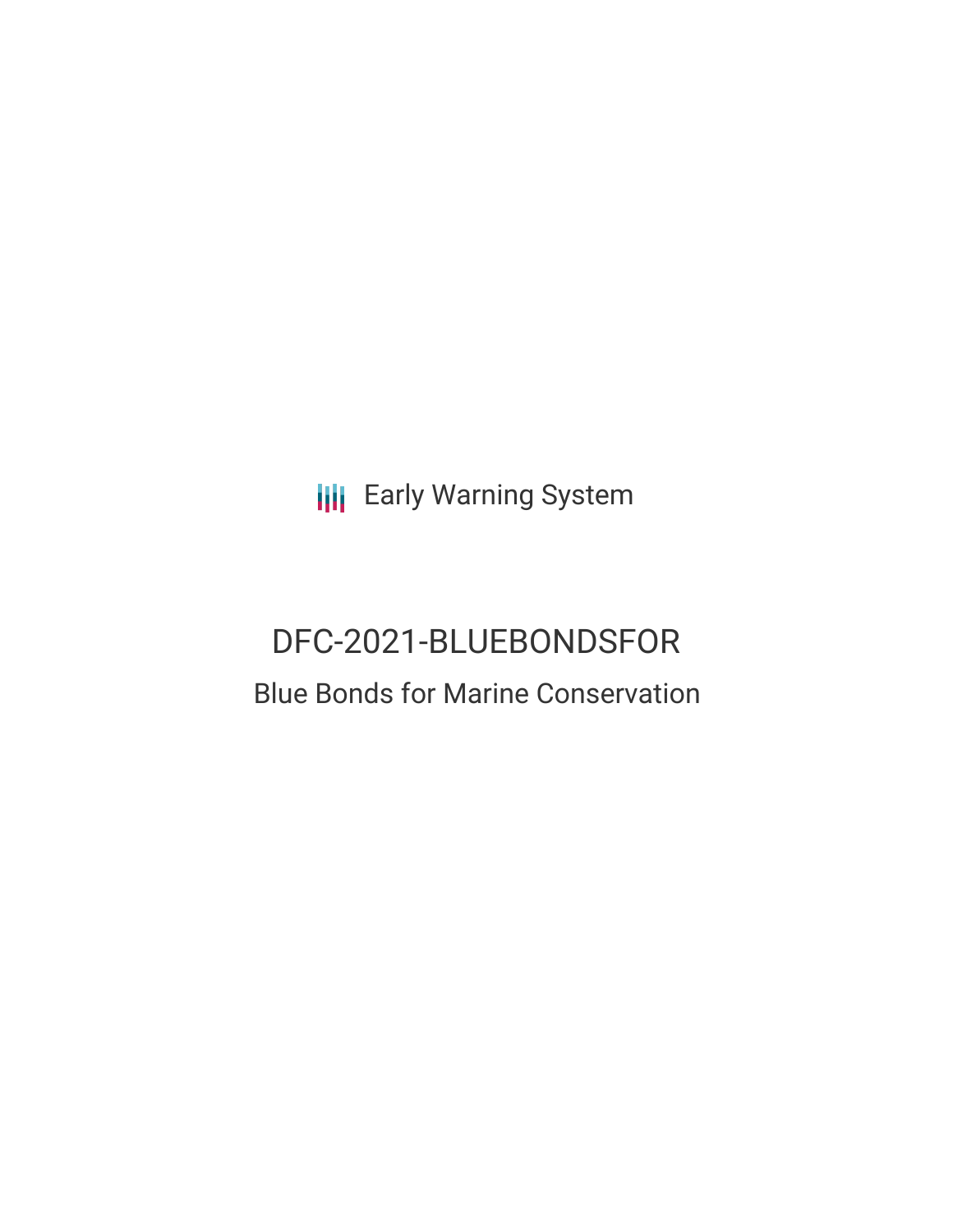

#### **Quick Facts**

| <b>Countries</b>               | <b>Belize</b>                                          |  |  |  |
|--------------------------------|--------------------------------------------------------|--|--|--|
| <b>Financial Institutions</b>  | US International Development Finance Corporation (DFC) |  |  |  |
| <b>Status</b>                  | Active                                                 |  |  |  |
| <b>Bank Risk Rating</b>        | С                                                      |  |  |  |
| <b>Borrower</b>                | The Nature Conservancy                                 |  |  |  |
| <b>Sectors</b>                 | Climate and Environment, Finance                       |  |  |  |
| Investment Type(s)             | Fund                                                   |  |  |  |
| <b>Investment Amount (USD)</b> | \$609.89 million                                       |  |  |  |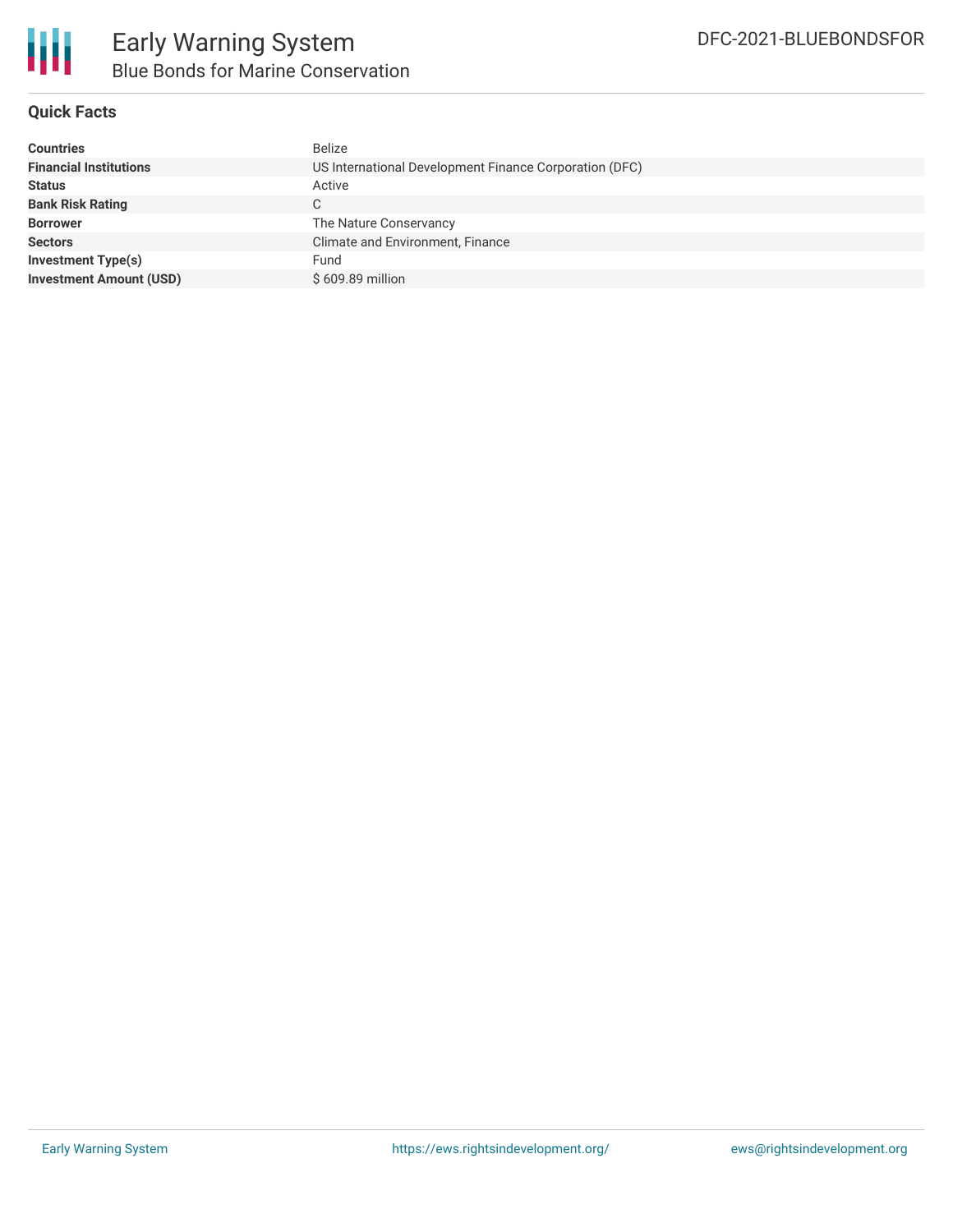

#### **Project Description**

The project involves the restructuring of Belizean sovereign debt for the purpose of creating funding for marine conservation, including marine management, coral reef and mangrove protection, economic diversification, sustainable tourism and fisheries, and improved policies for managing the marine environment.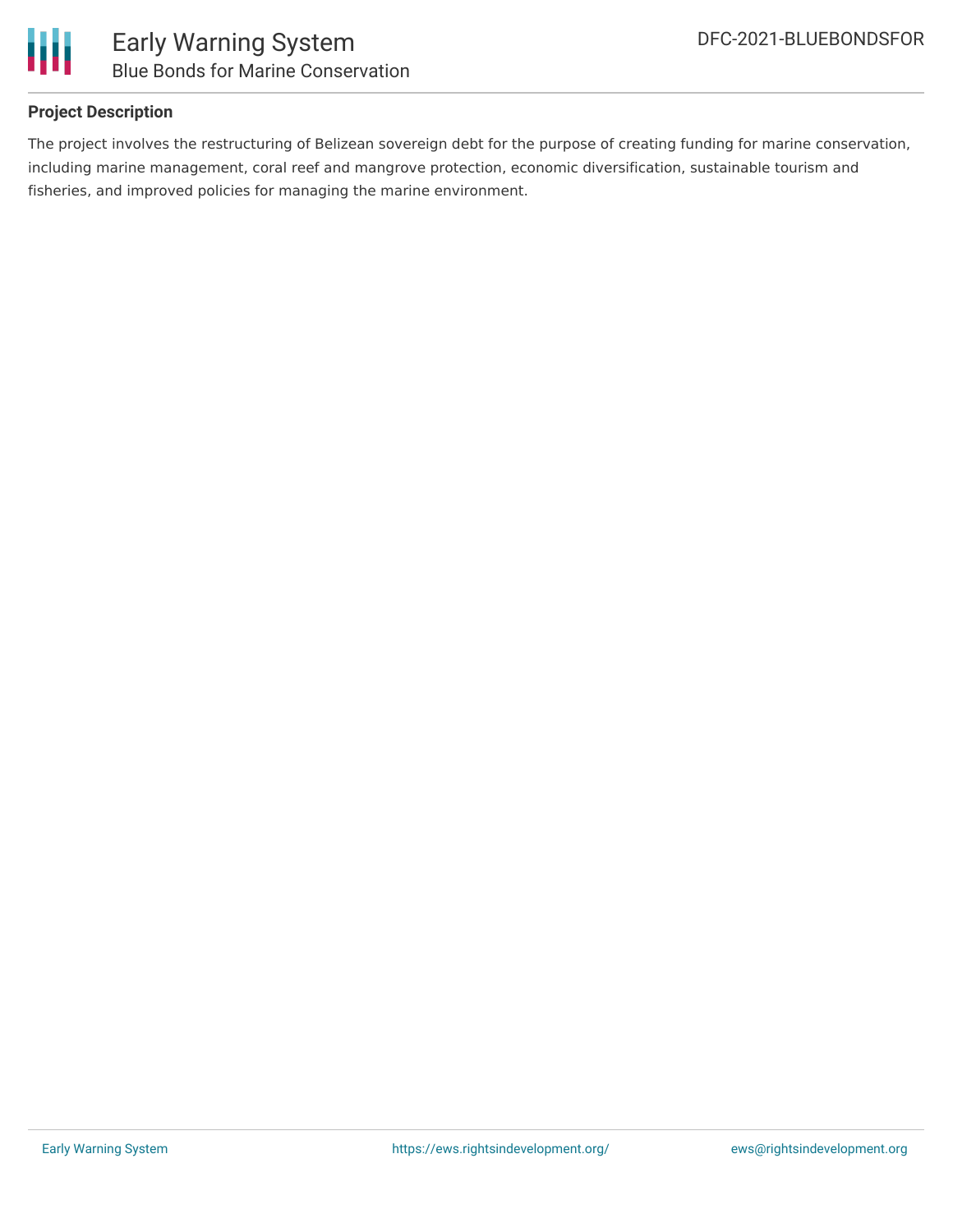

## Early Warning System Blue Bonds for Marine Conservation

#### **Investment Description**

US International Development Finance Corporation (DFC)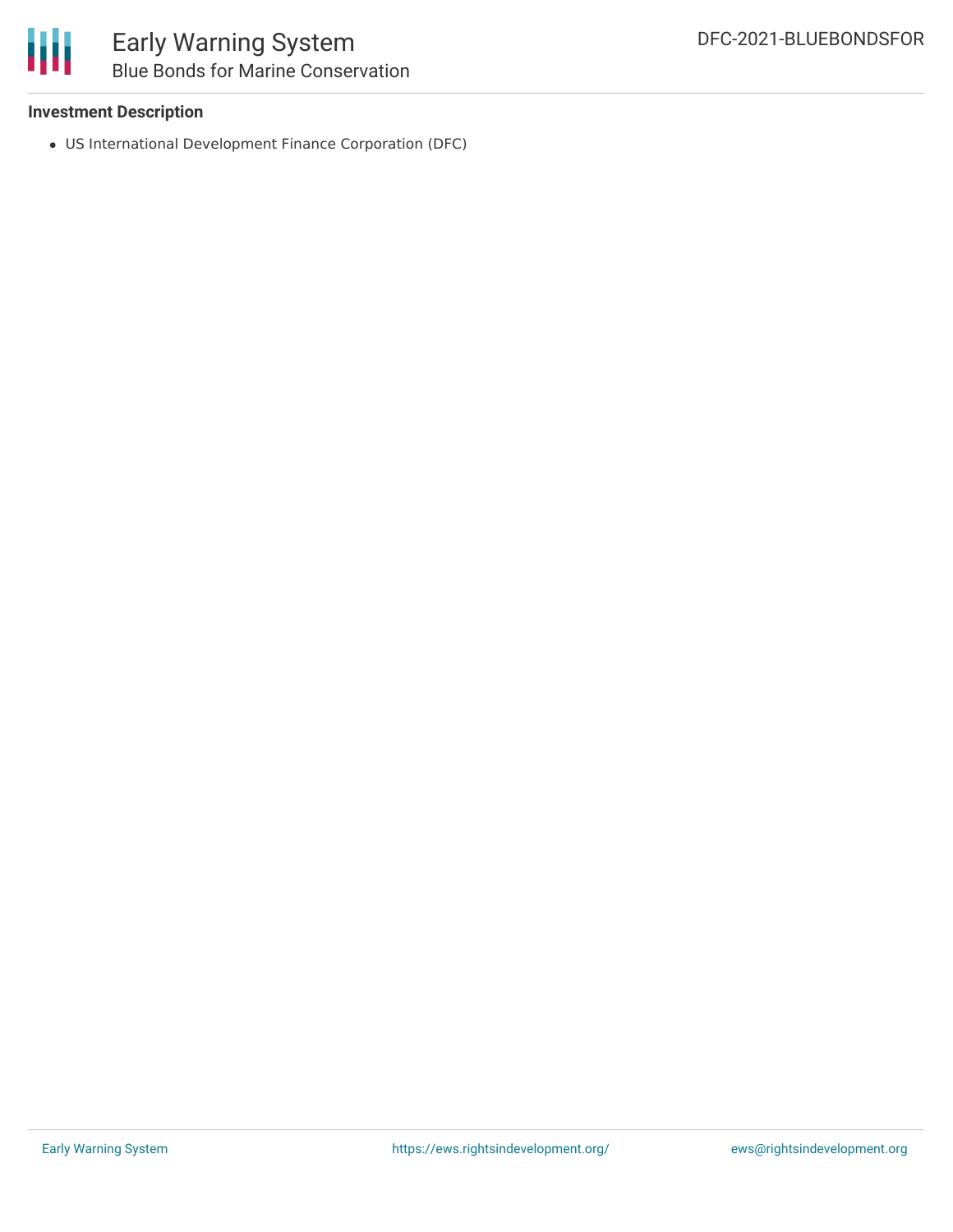

### Early Warning System Blue Bonds for Marine Conservation

| <b>Private Actor 1</b>   | <b>Private Actor</b><br>  Role | <b>Private Actor</b><br>1 Sector | <b>Relation</b>          | <b>Private Actor 2</b> | <b>Private Actor</b><br>2 Role | <b>Private Actor</b><br>2 Sector |
|--------------------------|--------------------------------|----------------------------------|--------------------------|------------------------|--------------------------------|----------------------------------|
| $\overline{\phantom{a}}$ | -                              | $\overline{\phantom{0}}$         | $\overline{\phantom{a}}$ | The Nature Conservancy | Investor                       | Finance                          |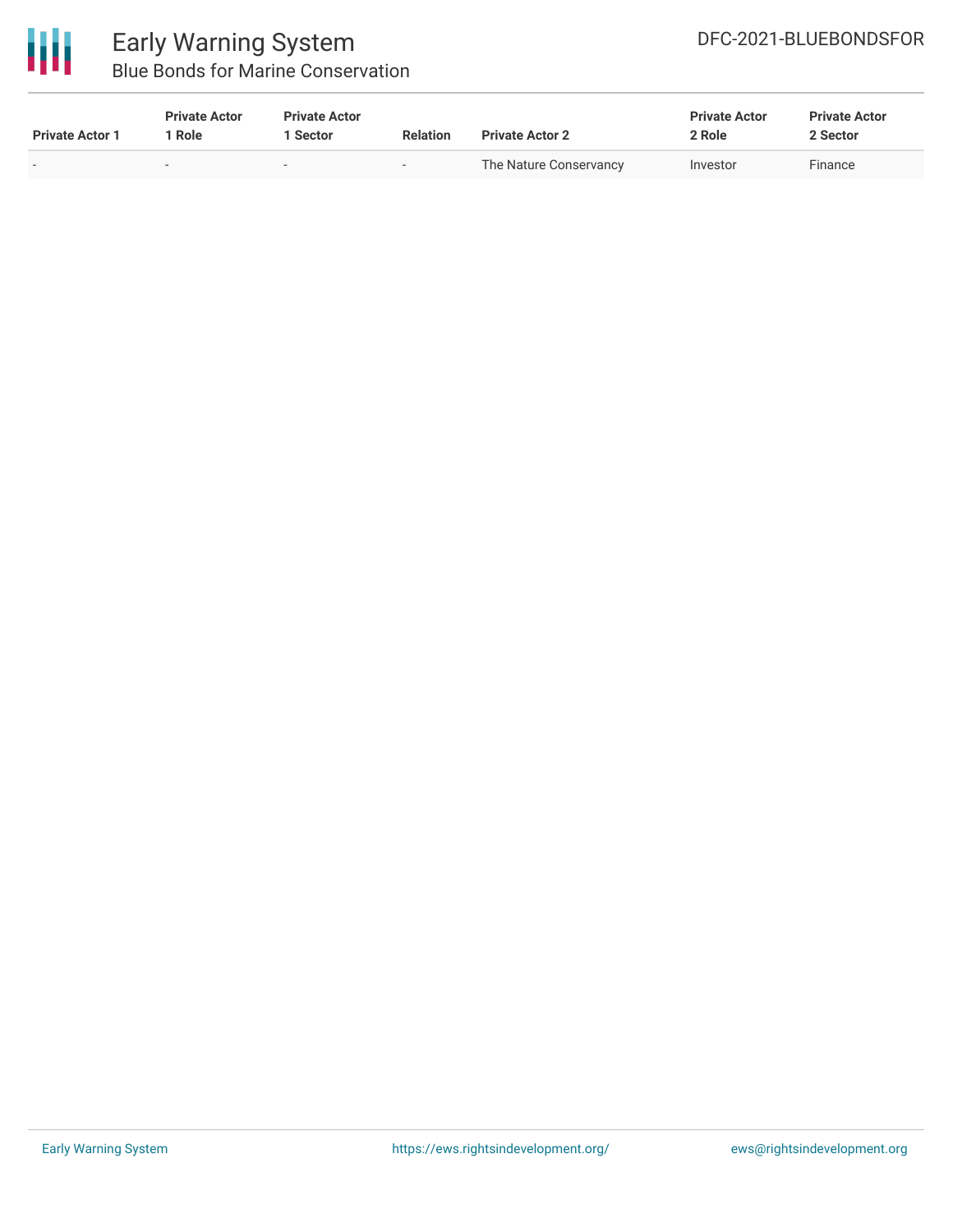#### **Contact Information**

ACCESS TO INFORMATION

Unlike many other development finance institutions, DFC does not currently have an access to information policy.

Under the United States Freedom of Information Act (FOIA), DFC is obliged to respond to reasonably formulated requests for Agency records. However, DFC may apply exemptions from release to certain types of information and may charge fees in responding to requests. DFC has a designated FOIA officer who is trained in how to respond to requests and implement the law. You can learn more about filing a FOIA request at: https://www.dfc.gov/foia

ACCOUNTABILITY MECHANISM OF THE UNITED STATES INTERNATIONAL DEVELOPMENT FINANCE CORPORATION (DFC)

The Office of Accountability is an independent office that addresses complaints about environmental or social issues related to DFC-supported projects. The office provides communities an opportunity to have concerns independently reviewed and addressed. If you submit a complaint to the Office of Accountability, it may assist you by either seeking to address your problems by facilitating a problem solving dialogue between you and those implementing the project and/or investigating whether the DFC complied with its policies to prevent environmental, social, human rights, and labor harms.

You can find more information about the Office of Accountability at: https://www.dfc.gov/who-we-are/office-accountability